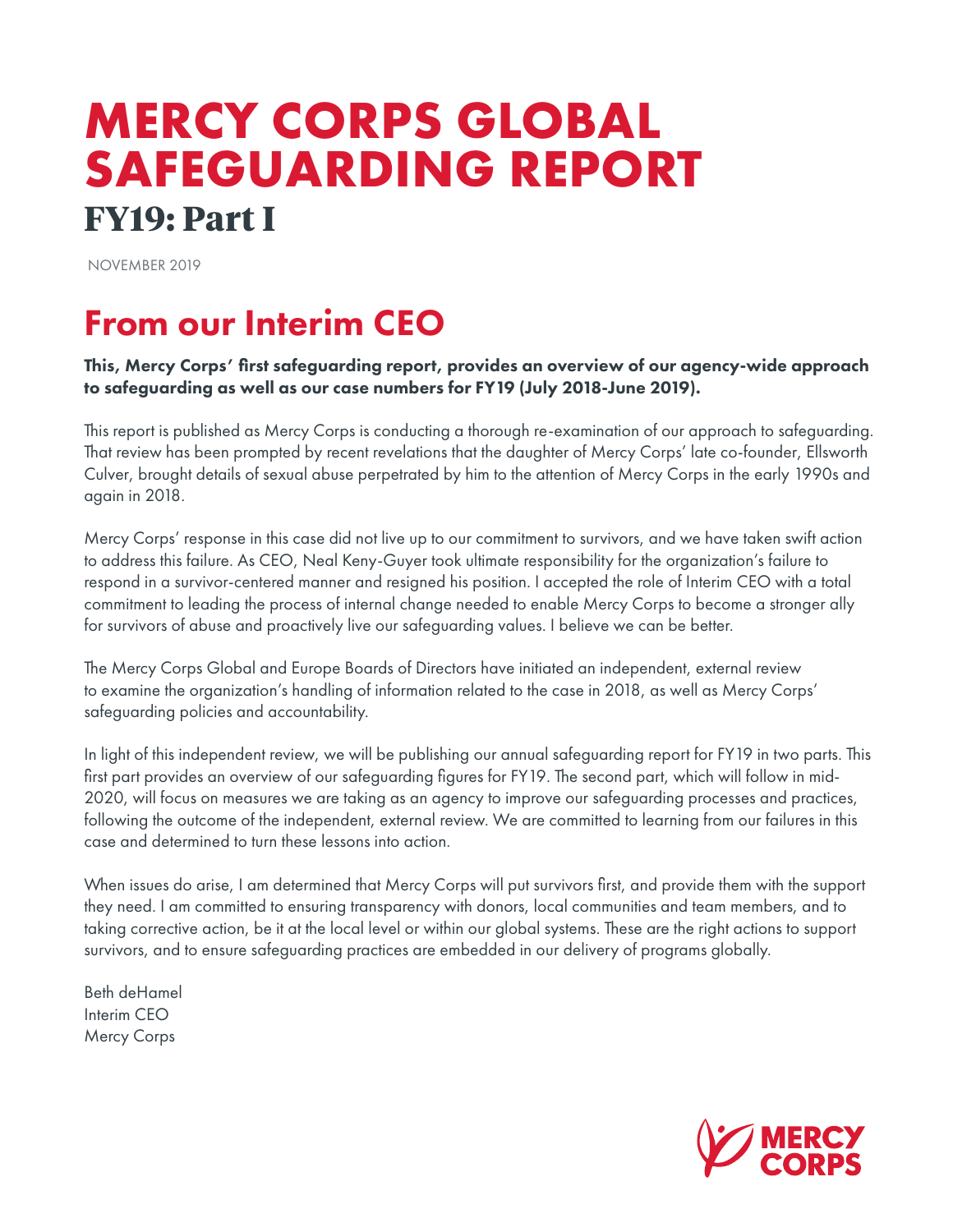### Our Commitment to Safeguarding



*The safeguarding triangle illustrates the key elements of Mercy Corps' approach:* Prevention*,* Response*, and* Reflect & Adapt*.*

Mercy Corps is made up of a global team of humanitarians who partner with individuals, communities, corporations, and governments seeking to transform lives around the world.

Our mission is to alleviate suffering, poverty, and oppression by helping people build secure, productive, and just communities. Our diverse global team, 5,900+ strong, work with communities in over 40 countries; 85 percent of our team is from the countries where they work.

As a global humanitarian organization serving the world's most vulnerable communities, we take our responsibility to program participants, donors, and team members across the countries in which we work seriously. At Mercy Corps, we aspire to create an inclusive and safe work environment, where everyone is treated with dignity and respect.

### **Our Approach**

To be survivor-centered means the safety, well-being, and the rights of survivors are our principal concern. Lack of a survivor focus, in our sector and beyond, has exacerbated the legacy of harm caused by exploitation and abuse; it has led to distrust in reporting systems and justifiable fear of further harm as a result of raising concerns. We have seen this and the damage done when survivors are not listened to, not believed and not treated with care and respect. As we move forward, we are committed to ensuring that we provide survivors with a safe, supportive, and confidential place to come forward, where their needs will be our first priority. In so doing, we aspire to help promote recovery and ensure survivors are able to identify and express needs, wishes and concerns at all steps of the process.

# Safeguarding Data for FY19

#### JULY 2018 - JUNE 2019

At Mercy Corps, we define our safeguarding cases as those that involve one or more of the following:

A Sexual exploitation and abuse: Allegations of sexual exploitation and abuse of participants in our programs and community members, including actual or attempted abuse of position of vulnerability, power differential, or trust for sexual purposes; profiting monetarily, socially, or politically from the sexual exploitation of another; exchange of assistance for sexual or romantic relations; sexual abuse of program participants or community members; and paying for sex or sexual acts.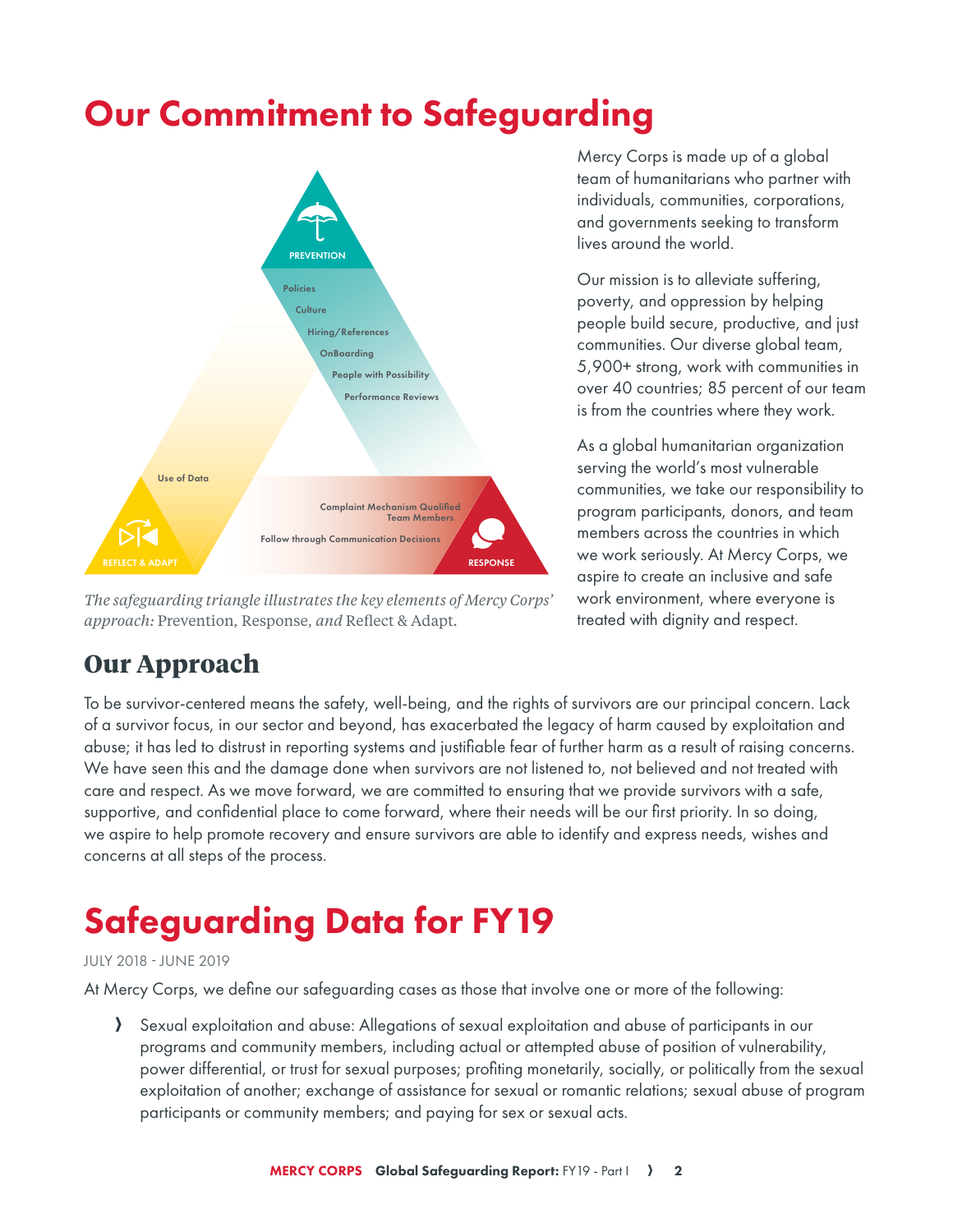- A Sexual misconduct: Instances of sexual misconduct in the workplace, including sexual harassment (quid pro quo or work environment) and sexual assault.
- A Child safeguarding: Including allegations of physical, emotional, or sexual abuse, or otherwise putting children at risk of harm.

Our policies apply to the following:

- A Team members: All team members globally, including Mercy Corps' Boards of Directors, executive officers, management, employees, seconded employees, temporary staff, interns, and volunteers;
- A Partners: Sub-grant recipients, partner organizations, contractors, outside experts, consultants, agents, representatives, and any other organization or individual that acts on Mercy Corps' behalf or at Mercy Corps' direction; and
- A Visitors: Visitors to Mercy Corps facilities, including photographers, filmmakers, journalists, researchers, donors and prospective donors, and anyone else hosted by Mercy Corps or visiting Mercy Corps' implemented or financially supported programs.

In fiscal year 2019, Mercy Corps received 44 safeguarding-related allegations, including 13 against partners and the remaining against Mercy Corps team members. As of June 30, 2019, 31 of these cases have been resolved (either closed or pending closure); of the 13 remaining under investigation, 4 allegations are against partners.

Of the 31 closed investigations, 15 were unsubstantiated, 15 were substantiated, and one was inconclusive. All substantiated cases resulted in disciplinary action, including seven terminations of employment or partner contract and eight disciplinary actions other than termination. In all substantiated cases involving exploitation or abuse of a participant or community member, the team member or partner was terminated and is ineligible for rehire or renewal of contract. That ineligibility will be shared with prospective employers when asked.

Of the total substantiated cases, nine involved cases of internal sexual misconduct (team member to team member) of varying degrees. One case involved non-sexual child safeguarding. The remaining five cases involved sexual exploitation or abuse, which includes procuring commercial sex.

Over the past fiscal year, we have seen submissions through our reporting mechanisms increase, due to enhanced awareness and understanding of our processes and systems. Throughout our sector, it is widely noted that as organizations work to build awareness of safeguarding and ensure people feel safe coming forward, the numbers of reported incidents will rise in the short-term.

Our focus now is on the continued reinforcement and messaging around zero tolerance for exploitative or harassing behavior, and making clear that allegations of such conduct can and will be safely investigated. Learning from all reports, including those that are ultimately unsubstantiated, will help inform our efforts to educate team members about behavior in order to avoid even the perception of misconduct.

Given Mercy Corps' recent failure in sufficiently investigating the claim against our co-founder, we know we have work to do to rebuild trust and confidence in our reporting and investigation mechanisms.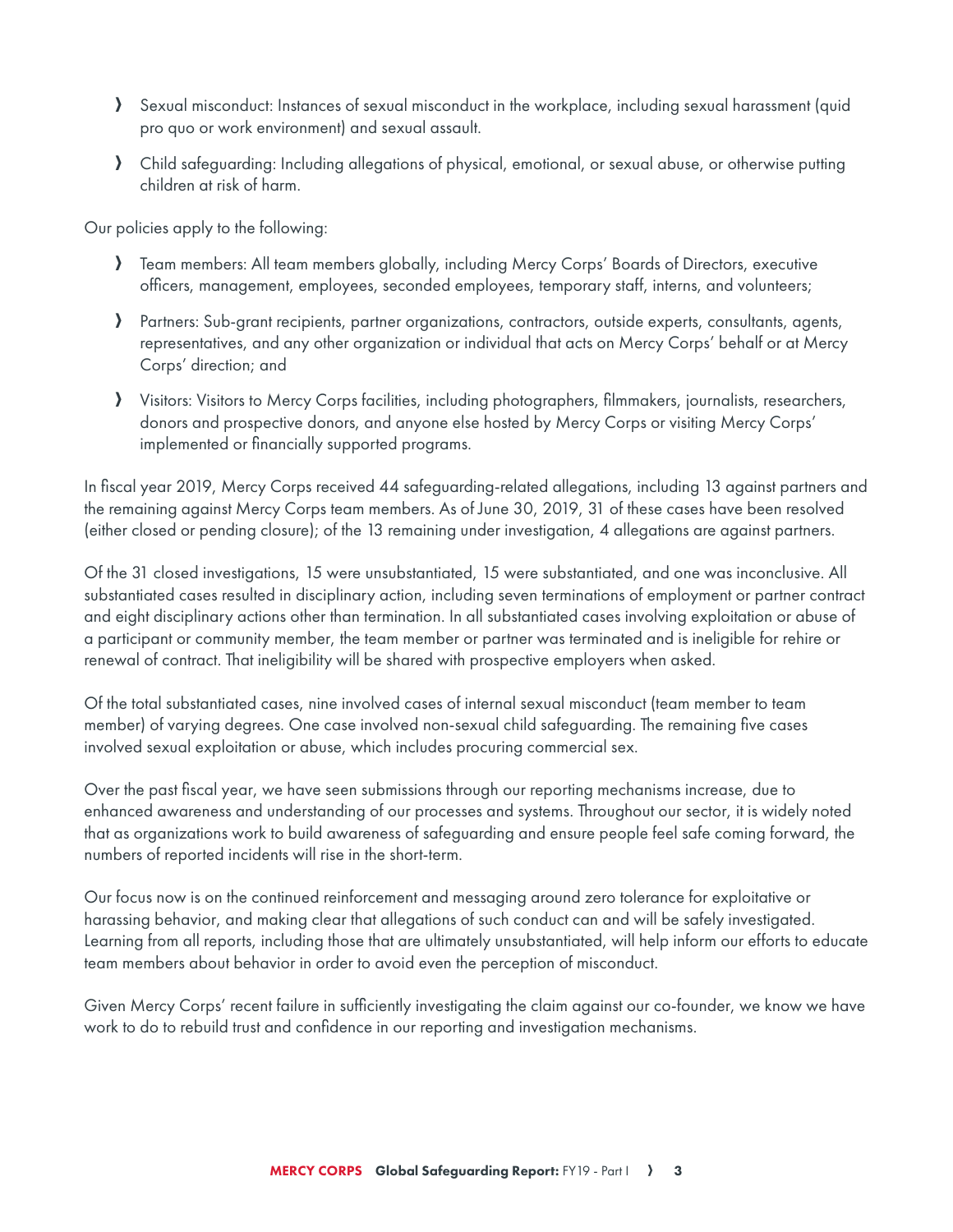## Looking Forward

Mercy Corps recognizes the need for additional investment to ensure our safeguarding, reporting and investigative practices and organizational culture are genuinely survivor-centric and live up to our values. Part II of this report (to be released in Spring 2020) will outline the specific steps we are taking to reinforce all aspects of our safeguarding processes in more detail. We anticipate these steps will result in a continued increase in reporting as team members become more aware, and trusting, of our reporting systems and as we build the capacity of our country-level Safeguarding Focal Points. Maintaining a culture of physical and psychological safety within our teams will take continuous effort.

Finally, Mercy Corps recognizes that we, in collaboration with our peer agencies, need to continue to advocate for sector-level reforms that address the systemic power imbalances that perpetuate violence and abuse, particularly through strengthening social inclusion and gender-based violence prevention programming.

We will continue to engage in safeguarding communities of practice and share our lessons with peer, donor, and partner organizations in an effort to contribute to sector-wide efforts to improve safeguarding.